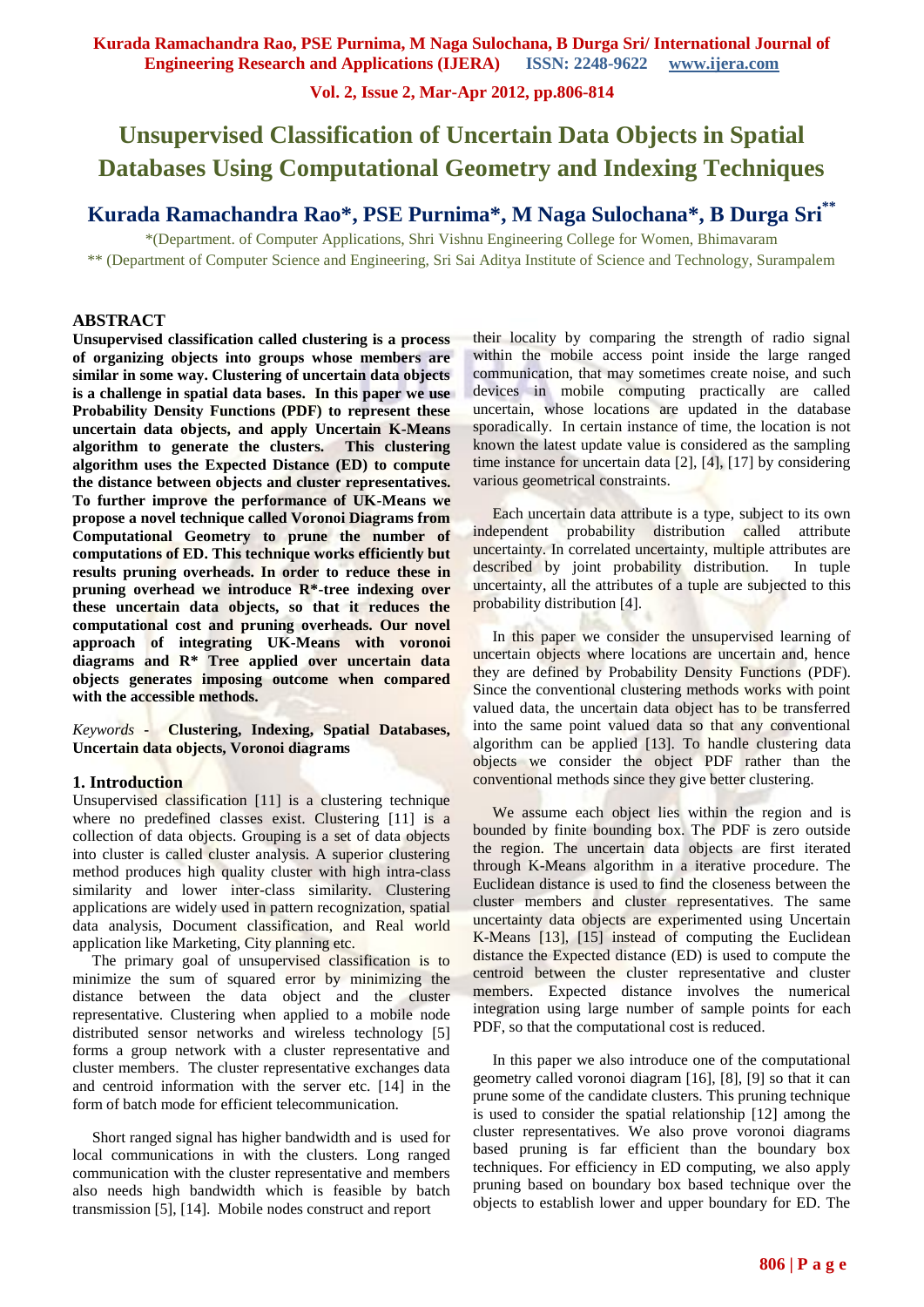## **Vol. 2, Issue 2, Mar-Apr 2012, pp.806-814**

proposed voronoi diagram pruning technique prunes the ED and thus saves the computational cost and impacts the execution time.

 Spatial indexing methods are used to process magnanimous spatial database [11], [12] for fast and effective results. These indexing methods directly effect the memory efficiency of spatial data [7] as well as the spatial retrieval performance. To reduce the disk space for spatial uncertain data we use  $R^*$ -tree proposed by Gutman [10], which adopts the smallest bounding rectangular (MBR) to divide spatial entity by using "the smallest area criterion", and construct dynamic index tree.  $R^*$ - tree [1], [18] organizes the spatial index according to the data, at the same time, it is the balanced tree using MBR to express the objects, and the nature expansion highly based on B-tree in k-dimension.

Each node in  $R^*$ -tree contains the uncertain object, which are represented as rectangular regions in space MBR. Here the Voronoi based pruning techniques are applied to the entire rectangular region visited on a single uncertain object. This shows the combination R\*-tree and voronoi techniques significantly reduces the pruning overheads.

 This paper is organized as follows. Section 2 reviews the Related work, the problem and the proposed solutions in Section 3. The detailed experimental setup and results are shown in Section 4, while Section V concludes the work and gives directions to future work.

#### **2. Related Work**

In recent years, uncertain data has become ubiquitous [5], it is often associated with uncertainty because of inaccurate measurement inaccuracy, sampling discrepancy, outdated data sources, or other errors. For example, in the scenario of moving objects (such as vehicles or people), it is impossible for the database to track the exact locations of all objects at all-time instants. Therefore, the location of each object is associated with uncertainty between updates [14].

These various sources of uncertainty have to be considered in order to produce accurate query and mining results. We note that with uncertainty, data values are no longer atomic. To apply traditional data mining techniques, uncertain data has to be summarized into atomic values. Taking moving-object applications as an example again, the location of an object can be summarized either by its last recorded location or by an expected location. Unfortunately, discrepancy in the summarized recorded value and the actual values could seriously affect the quality of the mining results. In recent years, there is significant research interest in data uncertainty management.

 Data uncertainty [2], [4] can be categorized into two types, namely existential uncertainty and value uncertainty. In the first type it is uncertain whether the object or data tuple exists or not. For example, a tuple in a spatial database could be associated with a probability value that indicates the confidence of its presence. In value uncertainty, a data item is modeled as a closed region which bounds its possible values, together with a probability density function of its

value. This model can be used to quantify the imprecision of location and sensor data in a constantly-evolving environment. In this paper we study the problem of clustering objects with tuple uncertainty [3], [15].

 UK-means algorithm a generalization of K-means algorithm is to handle objects where locations are uncertain. The location of each object is described by the probability density function (PDF). The UK-means also computes the expected distance between each object and the cluster representative. For arbitrary PDF, calculation the ED between the object and a cluster representative is represented as an integration computation. We consider various pruning methods to avoid such expensive ED calculations. One of the pruning techniques proposed was Min-Max Bounding Box (MM-BB) distance pruning technique that reduces the computational cost.

 The other technique uses the voronoi diagrams [8]. The voronoi diagram is one of the most fundamental and versatile data structure in computational geometry. The voronoi diagram divides a space into disjoint polygons where the nearest neighbor of any point inside a polygon is the generator of the polygon. The role of voronoi diagrams in the context of clustering is many folds. For certain applications, the relevant cluster structure among the objects is well reflected, in a direct manner, by the structure of the Voronoi diagram of the corresponding point sites [6]. For instance, dense subsets of sites give rise to Voronoi regions of small area (or volume). Regions of sites in a homogenous cluster will have similar shape. For clusters having a direction-sensitive density, the regions will exhibit an extreme width in the corresponding direction. Perhaps more important is the fact that numerous types of optimal clustering are induced by Voronoi diagrams. The clustering minimizing the sum of the squared distances of the clusters to their centers is easily found by constructing the voronoi diagram.

 The R\*-tree [1] the variant of R-tree is a state-of-the-art spatial index structure. It has already found its way into commercial systems like SQLite, MySql and Oracle. The most important improvement of the R\*-tree over the original R-tree is that it utilizes forced reinsertion. That is, if a disk page overflows, some objects are removed from the page and reinserted into the index. The  $R^*$  tree uses the same algorithm of R-tree for both query and delete operations. The goals are: to reduce the MBR area and to keep the shape of the MBR close to a square. The R\*-tree algorithm selects objects whose distances to the center of the page's MBR are the largest.  $R^*$ -tree groups the underlying points hierarchy and records the MBR of each group for answering spatial queries. In this paper we use R\*-tree for indexing and improved split heuristic procedures [18].

#### **3. PROPOSED WORK**

A set of objects  $0 = \{o_1, ..., o_n\}$  is a m-dimensional space Rm with a distance function  $d : R^m \times R^m \to R$  giving the distance  $d(x, y) \ge 0$  between any points  $x, y \in \mathbb{R}^m$ . is considered, associated with each object is a pdf  $f_i: R^m \to R$ , which gives the probability density of oiat each point  $x \in \mathbb{R}^m$ . By definition of pdf, we have (for all  $i = 1, \ldots, n$ )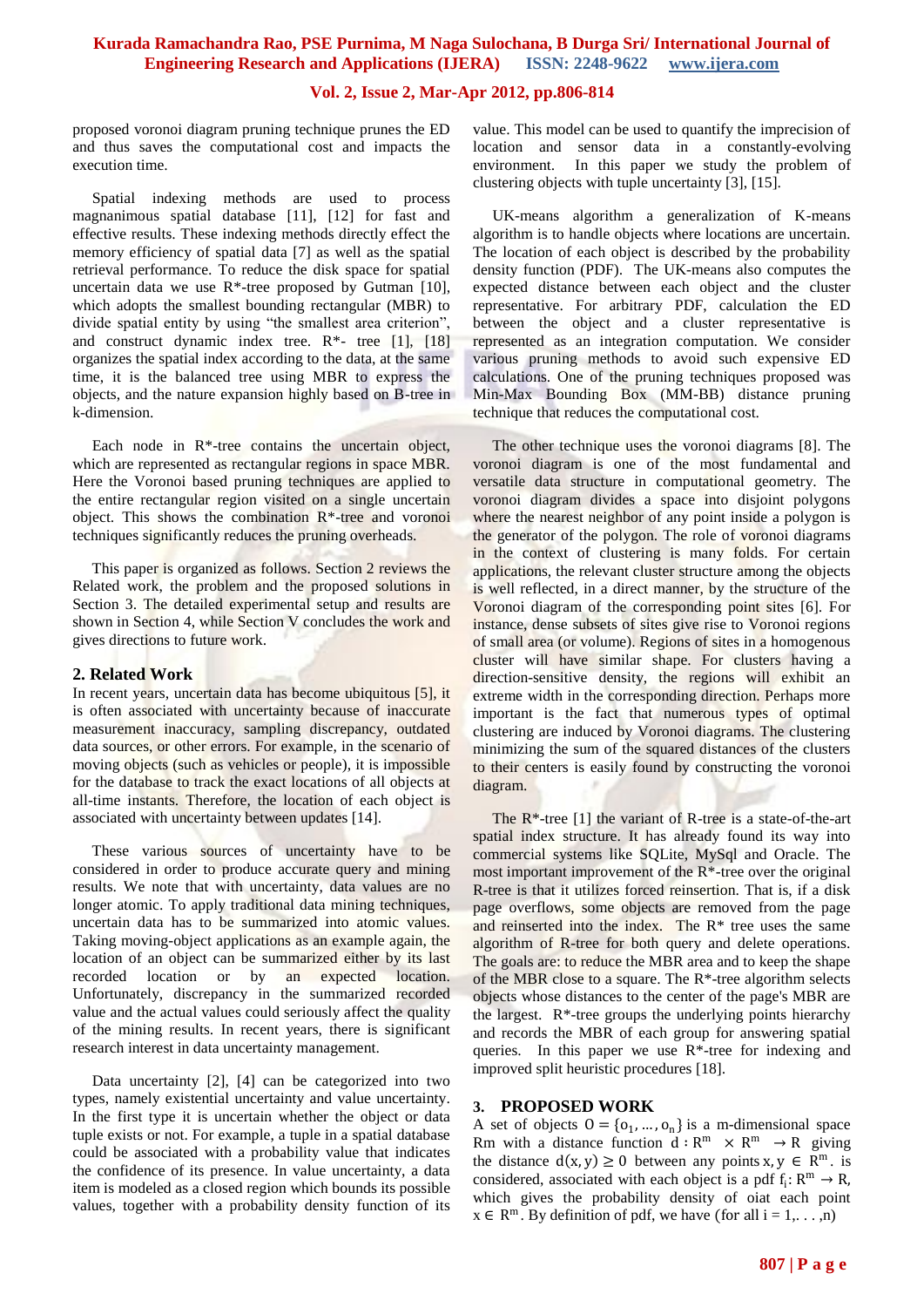**Vol. 2, Issue 2, Mar-Apr 2012, pp.806-814**

$$
f_i(x) \ge 0 \ \forall \ x \in \mathbb{R}^m \quad \text{and} \quad \int_{x \in \mathbb{R}^m} f_i(x) \, dx = 1
$$

 Further, we assume that the probability density of oi is confined in a finite region Ai, so that  $f_i(x) = 0$  for all  $x \in \mathbb{R}^m \setminus$  Ai. We define the expected distance between an object oi any point  $y \in R^m$ .

: 
$$
ED(o_i, y) \int_{x \in A_i} d(x, y) f_i(x) dx
$$
 (1)

 Now, given an integer constant k, the problem of clustering uncertain data is to find a set of cluster representative points  $C = \{c_1, ..., c_n\}$   $C = \{c_1, ..., c_n\}$  and a mapping h:  $\{1, ..., n\}$   $\rightarrow$   $\{1, ..., k\}$  so that the sum of squared expected distance is minimized.

$$
\sum_{i=1}^n[\text{ED}(o_i,c_{h(i)})^2
$$

 To facilitate our discussion on boundary box based algorithms, we use MBRi to denote the minimum bounding rectangle of object oi. MBRi is the smallest box, with faces perpendicular to the principal axes of Rm, which encloses Ai. Note that Equation (1) still holds if we replace " $x \in A_i$ " with "  $x \in MBR_i$ ". This fact can be overworked for optimization when computing ED.

 First the UK-Means algorithm is applied to the spatial data sets. To reduce the computational cost and to do pruning, we apply the Min-Max Bounding Box technique to the UK-Means, later the proposed voronoi based pruning technique is implemented in to uk-means and finally to reduce pruning overheads we integrate R\*-tree indexing algorithm in to the uk-means.

#### **3.1 UK-Means**

Clustering algorithms are based on k-means, in which the goal is to minimize sum of square error (SSE). The basic idea behind the uncertain k-means algorithm is to minimize the expected sum of squared errors. UK-Means algorithm is a generalized k-means algorithm to handle objects whose locations are uncertain. The UK-Means algorithm could be characterized as the least robust of all the methods, shown as Algorithm 1 UK-Means. Its insensitivity to variance within a distribution can be viewed as a major flaw, especially given that the distributions of the features in the cells are extremely variable.

**Algorithm 1** UK-Means Step 1: Choose k arbitrary point as  $c_i$  (j = 1,…,k) Step 2: **repeat** Step 3: **for** all  $o_i \in O$  **do** // assign objects to cluster Step 4: **for** all  $c_i \in C$  **do** Step 5: Compute  $ED(o_i, c_j)$ Step 6:  $h(i) \leftarrow \arg \min_{j:c_j \in C} \{ED(o_i, c_j)\}$ Step 7: **for** all  $j = 1, \ldots, k$  **do**  // readjust cluster representatives Step 8:  $c_i \leftarrow$  centroid of {  $o_i \in O | h(i) = j$ } Step 9: **until** C and h become stable

The basic drawback in this algorithm is that it computes ED for every object cluster pair in every cluster. So, given n objects, k clusters the UK-Means computes nk EDs in each iteration. The computation of an ED involves numerically integration a function that involve on object PDF. A PDF is represented probability distribution matrix, with each element representing a sample point in an MBR. To improve the performance of UK-Means, we need to reduce the time spent on ED. To avoid this ED we incorporate pruning into UK-Means.

We first apply the UK-Means algorithm to the spatial data sets [7]. To reduce the computational cost, we apply the MM-BB pruning technique in to the UK-Means, then we implement another effective pruning technique VCP to reduce pruning overheads we use indexing applied with R<sup>\*</sup>tree algorithm.

#### **3.2 Min Max Bounding Box (MM-BB) Pruning**

One of the pruning techniques we propose was to include MM-BB pruning in UK-Means, so that the computation cost of integration in ED will be reduced. In MM-BB MinMax pruning approach, for an object o<sub>i</sub> and a cluster representative cj, certain points in MBR<sub>i</sub> are geometrically determined. The distance from those points to  $c_i$  are computed to establish bounds on ED. Formally, we define

 $\text{MinD}(\mathbf{o}_i, \mathbf{c}_j) = \text{min}_{\mathbf{x} \in \text{MBR}_i} \mathbf{d}(\mathbf{x}, \mathbf{c}_j)$  $\text{MaxD}(\text{o}_i, \text{c}_j) = \text{max}_{\text{x} \in \text{MBR}_i} d(\text{x}, \text{c}_j)$  $\text{MinMaxD}(\text{o}_i) = \min_{\text{c}_j \in \text{C}} \{\text{MaxD}(\text{o}_i, \text{c}_j)\}$ 

It is apparent that  $MinD(o_i, c_j) \leq ED(o_i, c_j)$  $MaxD(o_i, c_j)$ . Then if  $MinD(o_i, c_j) > MaxD(o_i, c_q)$  for some cluster representative  $c_p$  and  $c_q$ , we can deduce that  $ED(o_i, c_p) > ED(o_i, c_q)$  without computing the exact values of the EDs. So, object  $o_i$  will not be assigned to cluster p since there is another cluster q that gives a smaller expected distance from object o<sub>i</sub>. We can thus prune away cluster p without bothering to compute  $ED(o_i, c_j)$ . As an optimization, we can prune away cluster p if  $MinD(o_i, c_p)$  $MaxD(o_i)$ .

 Now we include this MM-BB pruning technique shown as Algorithm 2 into the Algorithm 1by replacing the steps 5 and 6. The pruning condition  $MinD(o_i, c_j) > MinMaxD(o_i)$ reduces many clusters, depending on data distribution. It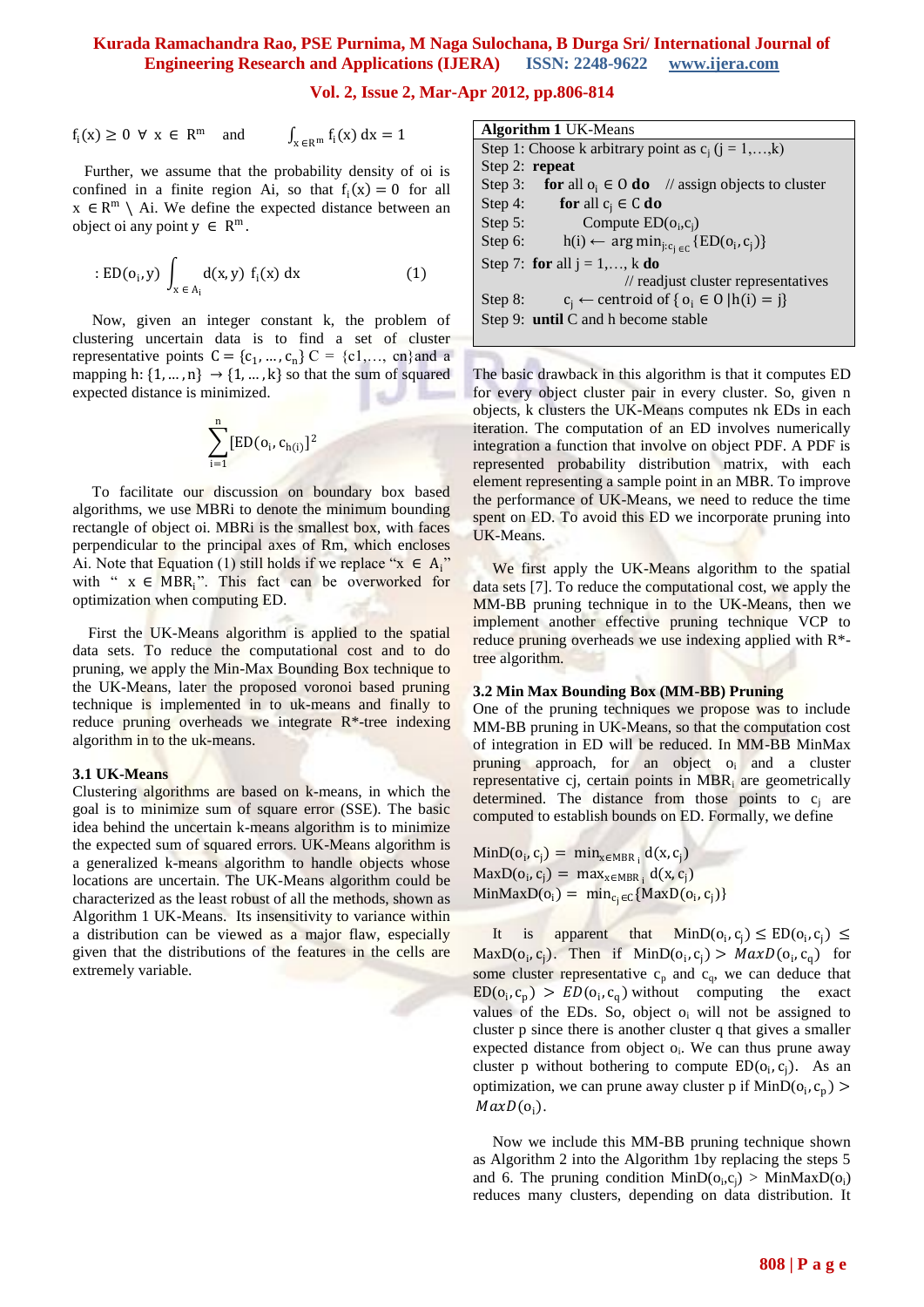## **Vol. 2, Issue 2, Mar-Apr 2012, pp.806-814**

avoids many ED computations over MinD and MaxD which are expensive.

 We remarks that computing MinD and MaxD requires us to consider only a few points on the perimeter of an object's MBR, instead of all points in its pdf.

**Algorithm 2** Min-Max Bounding Box (MM-BB) Pruning Step 1 : Choose k arbitrary point as  $c_i$  (j=1,...,k) Step 2 : **repeat** Step 3 : **for** all  $o_i \in O$  **do** // assign objects to cluster Step 4 : **for** all  $c_i \in C$  **do** Step 5: Compute  $MinD(o_i, c_j)$  and  $MaxD(o_i, c_j)$ Step  $6: Compute MinMaxD(o_i)$ Step 7 : **For** all  $c_i \in C$  **do** Step 8: if  $MinD(o_i, c_i) > MinMaxD(o_i)$  then Step 9 : Remove  $c_i$  from  $Q_i$ Step 10: if  $|Q_i| = 1$  then // only one candidate remains Step 11: Compute  $ED(o_i, c_j)$ Step 12: h(i)  $\leftarrow$  arg min<sub>j:c<sub>j ∈Q<sub>i</sub></sub> {ED(o<sub>i</sub>, c<sub>j</sub>)}</sub>

#### **3.3 Voronoi Cell Pruning (VCP)**

The Min-Max based pruning significantly improves the performance of uk-means and efficiently evaluates the bound of ED and avoids many ED computations. The flaw in Min-Max boundary box was the technique does not consider any geometric structure of  $R^m$ or spatial relationship among the cluster representative.



**Fig. 1 Voronoi-Cell Pruning (VCP)**

The Voronoi diagram is a fundamental structure in computational geometry and arises naturally in many applications including clustering. In this paper we use voronoi diagram [8] to build the spatial relationship between the cluster member and the cluster representative, and to achieve a very effective pruning. We compare the Min-Max bounding box pruning with voronoi pruning and we prove that voronoi diagram pruning is much stronger than the Min-Max bounding box technique.

Consider a set of points  $C = \{c_1, ..., c_k\}$ , the voronoi diagram divides the space  $R^m$  into k cells  $V(c_j)$  with the following property:

$$
: d(x, c_p) < d(x, c_q) \,\forall \, x \in V(c_p), c_q \neq c_p. \tag{2}
$$

The boundary of a cell  $V(c_p)$  and its adjacent cell  $V(c_q)$ consists of point on the perpendicular bisector, denoted  $c_p | c_q$  between the points  $c_p$  and  $c_q$ .

 In all the iterations, we construct the voronoi diagrams from the k cluster representative points  $C = \{c_1, ..., c_k\}$ . The voronoi diagram is used to derive the VCP. For each object  $o_i$ , we check if  $MBR_i$  lies completely inside any voronoi cell  $V(c_a)$ . If so, then object oi is assigned to cluster cj. This is because if follows from Equations (1) and (2) that:

$$
ED(o_i, c_j) < ED(o_i, c_q) \; \forall \; c_q \in C \; \{c_j\}.
$$

|                                | <b>Algorithm 3</b> Voronoi Cell Pruning (VCP)                |  |
|--------------------------------|--------------------------------------------------------------|--|
|                                | Step 1: Compute the Voronoi diagram for $C = \{c_1, , c_k\}$ |  |
| Step 2: For all $c_i \in C$ do |                                                              |  |
| Step $3$ :                     | if $MBR_i \subseteq V(c_i)$ then                             |  |
| Step 4:                        | $Q_k \leftarrow \{c_i\}$                                     |  |

In this case, no ED is computed. All cluster except  $c_i$  are pruned. An example for voronoi cell pruning is shown in Fig. 1, in which  $V(c_i)$  is adjacent to  $V(c_1)$ ,  $V(c_2)$ ,  $V(c_3)$ . Since MBR<sub>i</sub> lies completely in  $V(c_j)$ , all points belonging to  $o_i$  lie closer to  $c_j$  than any other  $c_q$ . It follows that  $ED(o_i, c_j)$  is strictly smaller than  $ED(o_i, c_q)$  for all  $c_q \neq c_j$ . The pseudo code for VCP is shown in Algorithm 3. This code is embedded into Algorithm 1.

#### **3.4 Indexing the uncertain objects**

The two pruning technique proposed in this paper MM-BB, VCP aims to reduce the computational cost of ED, so that the execution time of uk-means improves. The results of algorithms are placed in section IV, where we observe about 75% of ED calculations is pruned and the computational cost is minimized by the pruning technique. Further to reduce the execution time pruning overheads we apply indexing over the uncertain objects.

 Voronoi diagram based pruning technique takes the advantage of spatial distribution of cluster representative of the uncertain objects. The batch communications is used and nearby objects are grouped, we obtain MBR for each group. In order to save the computational time, groupings are done and arranged in a hierarchal order forming a super group and subgroups. The proposed technique uses top down approach to minimize the volume of MBR and we use  $R^*$ tree indexing for grouping the objects.

The  $R^*$ -tree which is a variant of R-tree [1] is a self balancing tree like B+tree. In both trees, the actual data either resides in the leaf nodes or is directly pointed to by the leaf nodes. The purpose of the intermediate nodes is to hold keys that partition and refine the node domain as one travels from the root node to the leaf nodes. This is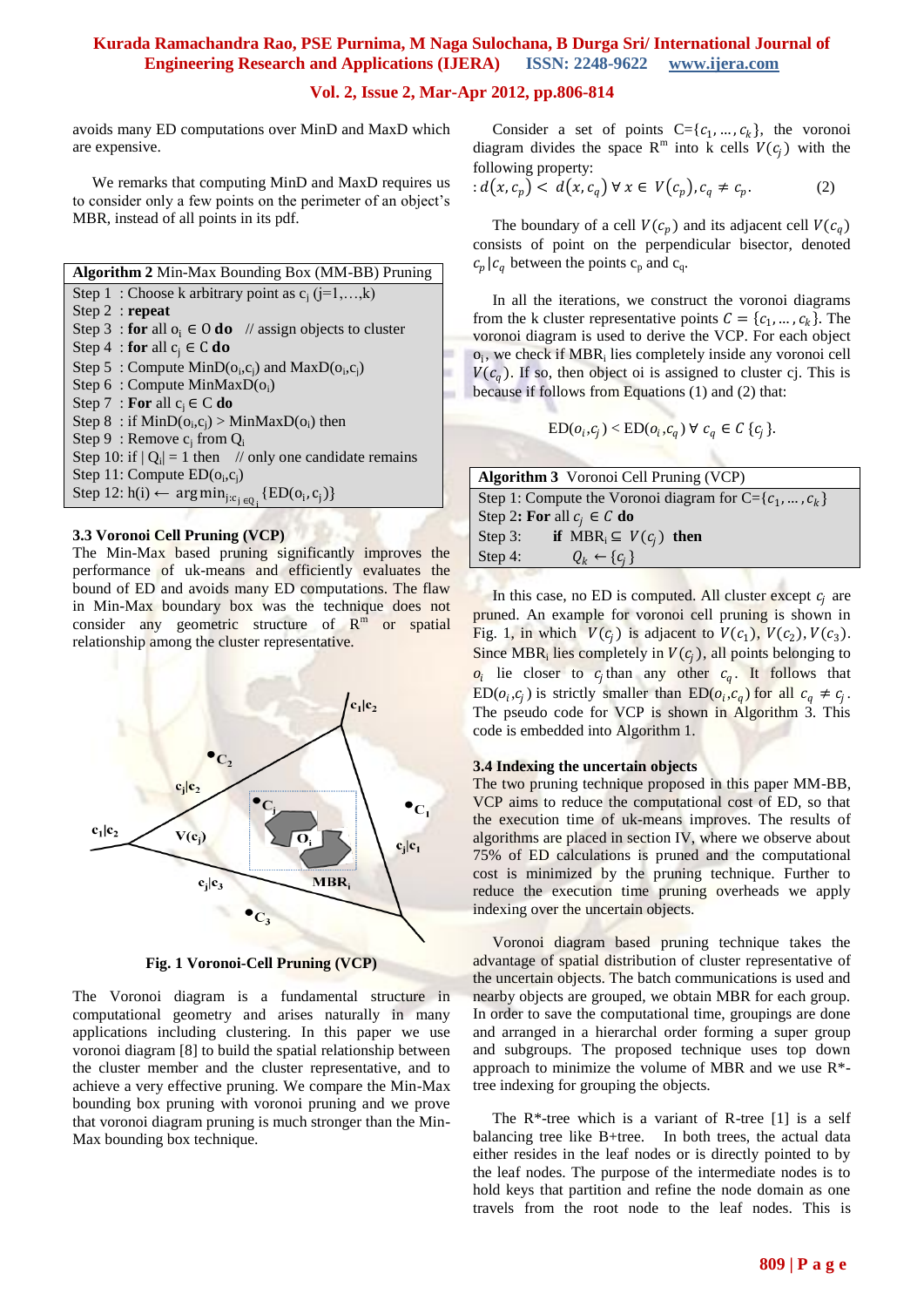## **Vol. 2, Issue 2, Mar-Apr 2012, pp.806-814**

especially well suited for spatial data because the data representing n-dimensional objects is often quite large. If this data were stored throughout the tree, as it is in a normal B+-tree, the nodes would only be capable of holding a few records and hence, driving the height of the tree unnecessarily high and decreasing performance of several operations. Locating the data, or pointers directly to the data, in the leaf nodes allows one to store more intermediate node records in fewer nodes, making the resulting tree height considerably lower.

 Node insertion, deletion and splitting in B+-trees and Rtrees and its variations are similar in basic concept. In the R\* tree storage utilization heuristic is used and the forcedreinsert technique has been developed to implement this heuristic. The underlying consideration is that higher storage utilization will generally reduce the query cost as the height of the tree will be kept low.

 The R\*-tree is a hierarchical data structure. Each node corresponds to the smallest d-dimensional rectangle that encloses its child nodes. The leaf nodes contain pointers to the actual data in the database. Note that rectangles corresponding to different nodes may overlap. This means that a spatial query may often require several nodes to be visited before ascertaining the presence or absence of a particular rectangle.



**Fig. 2 The file structure for the R\*-tree with fan-out as 3**

In building an  $R^*$ -tree, new rectangles are added to the leaf nodes. The appropriate leaf node is determined by traversing the R-tree starting at the root and at each step choosing the sub tree whose corresponding covering rectangle would have to be enlarged the least. Once the leaf node is determined, a check will be made to see whether the insertion will cause the node to overflow. If yes, then it must be split and the M+1records must be distributed in two nodes (where M is the order of the  $R^*$ -tree). Splits are then propagated up the tree. Fig. 2 is a graphical representation of R\*-tree used over the uncertain data objects with a fan out of 3 to each node.

 Each tree node, containing multiple entries, is stored in a disk block. Based on the size of a disk block, the number of entries in a node is computed. The height of the tree is a function of the total number of objects being stored, as well as the fanout factors of the internal and leaf nodes. Each leaf node corresponds to a group of uncertain objects.

Each entry in the node maps to an uncertain object. The following information is stored in each entry:

- The MBR of the uncertain object.
- The centroid of the uncertain object.
- A pointer to the PDF data of the object.

 The PDF data are stored outside the tree to facilitate memory utilization. Each internal node of the tree corresponds to a super-group, which is a group of groups. Each entry in an internal node points to a child group. Each entry contains the following information:

- The MBR of the child group.
- Number of objects under the sub tree at this child.
- The centroid of the objects under the sub tree at this child.
- A pointer to the node corresponding to the child

 Storing the number of objects under the sub tree at a child node and the corresponding centroid location allows efficient readjustment of cluster representatives at the end of every iteration of UK-means. The R\*-tree focuses its efforts on improving the accuracy of the data structure representation of spatial data by minimizing the following parameters when inserting and splitting nodes:

 Area: This is the total area required to bind a set of objects minus the area covered by the objects. In other words, the area is the `dead'' space in the bounding directory rectangles. Minimizing this produces a more compact tree which generally narrows the node domain that must be examined for each search operation.

 Overlap: This is the area of intersection among data objects in the same node. Minimizing the overlap also minimizes the number of ``branches'' in the tree that must be visited for a search.

 Margin: This is the sum of each bounding rectangle sides. Minimization of the margin value forces the splits toward producing more square bounding rectangles. More square bounding rectangles in turn pack better and improve the R\*-tree quality and hence search operations.

 The R\*-tree also utilizes a forced reinsertion process in an attempt to alleviate the need for a node split and to improve the quality of the data organization. Forced reinsertion means that a set number of records in the full node are deleted from the node and reinserted in the tree. Reinsertion is invoked the first time a node overflows at the given tree level during the process of inserting the original record. This means at most, one node over flows at each level (excluding the root level) will be resolved using reinsertion, all other overflow in the reinsertion process will be handled by splits.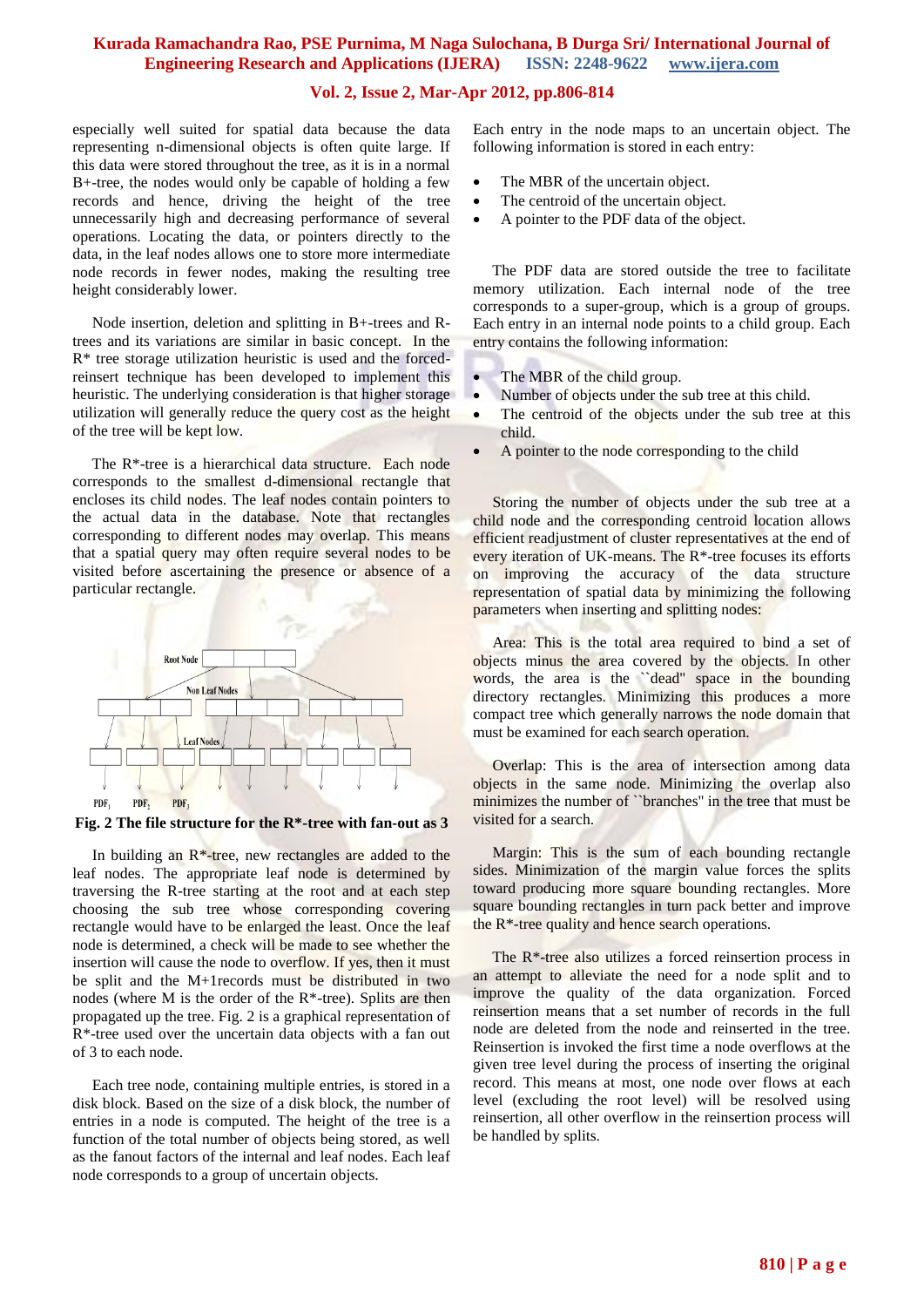## **Vol. 2, Issue 2, Mar-Apr 2012, pp.806-814**

 To build an R\*-tree from a database of uncertain objects, we use a bulk-load algorithm based on the Sort-Tile-Recursive algorithm [10], [18]. It builds an R-tree from bottom up (as opposed to repeated insertion from the top and has the advantages of building a more fully filled tree, with smaller MBRs for the internal nodes, and a shorter construction time. Fig. 4 is the illustration how a MBR of 24 uncertain objects using the sort-tile recursive algorithms, with a fan out factor of leaf node as 3.



**Fig. 3 R\*-tree with a Sort-Tile recursive procedure**

#### **3.5 Group Based Pruning**

Multilevel grouping of cluster objects is taken place in the R\*-tree node. In order to increase the performance of pruning algorithm the pruning is applied in batch. We recursively traverse the tree from the root node to the leaf node by examining each entry in the node. Each entry e represents a group of uncertain objects. The MBR of e is available in R\*-tree. Using this MBR we apply the pruning technique MM-BB, VCP and RMM-VCP to prune the cluster centers.

The pruning is done on the cluster representative  $c_p$  if there is for sure another cluster representative  $c_q \neq c_p$  such that all points in the MBR are closer to  $c_q$  than to  $c_p$ . This property holds to all the subgroups and uncertain objects in the sub tree, which serves a lot of repeated computations and saves a lot of repeated computations.

In case only a single cluster representative  $c_r$  is left then all descendants of e must be assigned to  $c_r$ . In this case, we can further optimize by bulk-assigning  $c<sub>r</sub>$  to the whole sub tree. There is no need to process each uncertain object under the sub tree individually. If this kind of sub tree pruning happens at higher levels of the  $R^*$ -tree, a lot of processing can be saved. We now include this  $R^*$ -tree algorithm in the Algorithm 1 with the recursive functions ProcessNonleafNode (r,c) and ProcessLeafNode(r,c), where r is the  $R^*$ -tree's root node and c is the set of all clusters. The modified code in UK-means with Min-Max, Voronoi Cell and R\*-tree functions give raise to the new pruning technique called RMM-VCP. One of the recursive procedure in RMM-VCP, ProcessNonleafNode(r,c) is shown as Algorithm 4.

 The handling of leaf node is similar and hence not repeated. The procedure ProcessLeafNode differs from

ProcessNonleafNode in which the recursive part (steps 7 - 11) is replaced by ED calculations and assigning the closest cluster to the uncertain object.

| Algorithm 4 ProcessNonleafNode $(r,c)$                  |  |  |  |
|---------------------------------------------------------|--|--|--|
| Inputs : $n - R^*$ -tree internal node,                 |  |  |  |
| Q- a set of candidate clusters                          |  |  |  |
| Step $1$ : for all child entry e of n do                |  |  |  |
| Step 2 : Apply pruning techniques MM-BB $&$ VCP         |  |  |  |
| to Q using e's MBR                                      |  |  |  |
| Step 3 : if $ Q  = 1$ then // only one cluster remains  |  |  |  |
| Step 4 : for all uncertain objects $o_i$ under subtree  |  |  |  |
| rooted at n <b>do</b>                                   |  |  |  |
| Step 5: $h(i) \leftarrow j$ where $c_i \in Q$           |  |  |  |
| Step $6$ : else                                         |  |  |  |
| Step 7 : $m \leftarrow e$ 's R <sup>*</sup> -tree node  |  |  |  |
| Step $8:$ if m is leaf node then                        |  |  |  |
| $Step 9: \text{call ProcessLeafNode}(m,0)$              |  |  |  |
| Step 10: else                                           |  |  |  |
| Step 11 call ProcessNonleafNode(m, $Q$ ) // recursively |  |  |  |
|                                                         |  |  |  |

## **3.6 Hybrid Algorithms**

In this paper we applied the pruning techniques MM-BB, VCP over the spatial databases and, for indexing in groups we used the R\*-trees. The UK-Means is embedded with the MM-BB pruning which raises the computational cost. We use a novel approach to combine with the VCP. Candidate clusters are first pruned by the VCP. If MM-BB is applied to an internal node N such that it reduces the set of candidate cluster representatives Q to a smaller set Q`, the reduced set Q' can be passed along to the child nodes of N where MM-BB is re-applied. This approach reduces the computational cost but raises pruning overheads. In order to reduce these overheads we apply the R\*-tree indexing. The pruning achieved by MM-BB at different levels along a path of the R\*-tree is thus acquisitive. The results are presented as tables and graphs for all the integrated techniques in Section IV.

#### **4. Results**

We used a PC with a CPU of Intel(R) core i3, 2.93GHz and 4GB RAM to implement the proposed algorithms using JDK1.6.0 on Windows 7 platform. For the computations of VCP we used the qhull programs. We considered the cluster shift operations in all the algorithms over the uncertain data objects in spatial databases.

4.1 Data Sets

We have used the spatial dataset from http://kdd.ics.uci.edu/databases/covertype/covertype.html. Forest CoverType is a benchmark problem in the UCI KDD Archive. This problem relates to the actual forest cover type for given observation that was determined from US Forest Service (USFS) Region to Resource Information System (RIS). Forest CoverType includes 581,012 samples represented in point valued data with 7 cover type, each sample has 54 attributes including 10 remotely sensed data and 44 cartographic data. We transform this data set into many uncertain data sets by replacing each data point with an MBR and also generate the PDF. We experimented our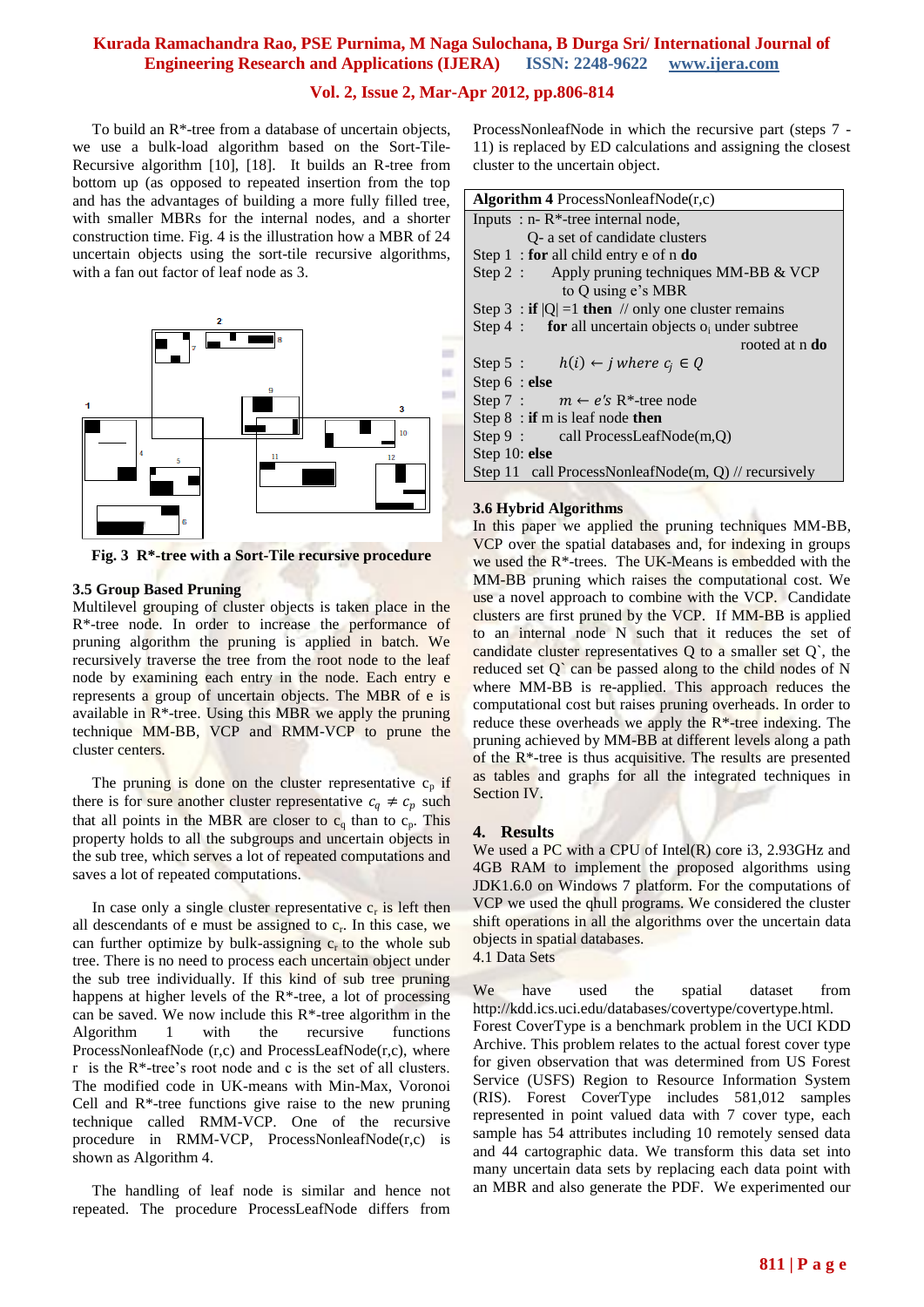## **Vol. 2, Issue 2, Mar-Apr 2012, pp.806-814**

algorithms with only 10 percent of the available data object as a training set.

| Parameter | Description                    | Initial value |
|-----------|--------------------------------|---------------|
| N         | No. of uncertain objects       | 20000         |
| K         | No. of clusters                | 50            |
|           | Max. side length of MBR        |               |
| S         | No. of samples per object      | 128           |
|           | No. of dimensions              |               |
| R         | Block size of $R^*$ -tree node | 512           |

**TABLE I : Parameters used in algorithms**

For each data set, a set of n MBRs are generated in mdimensional space  $[0,100]$ <sup>m</sup>. Each MBR's side length is generated randomly and is bounded by variable l. The MBR is divided into s grid cells, each corresponding to a PDF sample point. Each sample point is associated with randomly generated probability value, normalized so that the sum of probabilities of the MBR is equal to 1. These probabilities values give a discredited representation of the PDF  $f_i$  of the corresponding object. For all the algorithms we use the same dataset with variable c as random points to serve as the initial cluster centers. The dataset and initial cluster representative will be fed as inputs to the algorithms. The parameters used for all the experiments are listed in Table I.

#### **4.2 Result of Algorithms**

We executed all the algorithms using the parameters listed in Table I over the spatial data set. The results are summarized in Table II.

|                                           | Set        |                |
|-------------------------------------------|------------|----------------|
| <b>Algorithms</b><br>(with cluster shift) | $t_I$ (ms) | ${\rm N_{ED}}$ |
| MM-BB                                     | 2861       | 0.74           |

VCP 2291 0.51 RMM-VCP 1010 0.62

**TABLE II : Results of algorithms over the Spatial Data** 

The value  $t_I$  is defined as the total execution time taken divided by the number of iterations executed. The value  $N_{ED}$ is defined as the total number of ED calculations divided by the number of initialized objects by the number of iterations. It is evident from Table II that the proposed algorithm in the paper yields significant results. The VCP saves 20% of the execution time.

The RMM-VCP algorithm with an integrated approach of using R\*-tree indexing with MM-BB and VCP saves the execution time by more than 50%. Pruning effectiveness of the algorithms can be examined by the smaller value in the  $N_{ED}$  column, this is because in each iteration uk-means computes for each object all k expected distances from the object to the k cluster representatives.



**Fig. 4 Breakdown of ED and Pruning in Execution Time**

An important observation is that the R\*-tree does not affect the pruning effectiveness, but lowers the execution time. The execution time is involves both the time spent in ED calculations and pruning. The time spent in pruning involves a lot number of ED computations for MM-BB and checking against Voronoi cell boundaries for VCP. The numbers of such calculations are shown as  $N_{\text{cand}}$ , the average number of candidate object cluster pairs per iteration per object, which are shown in Fig 4.

#### **4.3 Effect of Number of Objects**

We used Fig. 5 to show effectiveness of the execution time in each iteration  $(t<sub>I</sub>)$  over the uncertain objects (n). It can be seen that the execution time per iteration grows linearly with the number of uncertain objects. This is because as long as the pruning effectiveness and the effect of  $R^*$ -tree boosting remains stable, the total number of ED computations and the pruning overheads will be proportional to the number of uncertain objects being handled.







**Fig.6 Cluster formations using pruning techniques**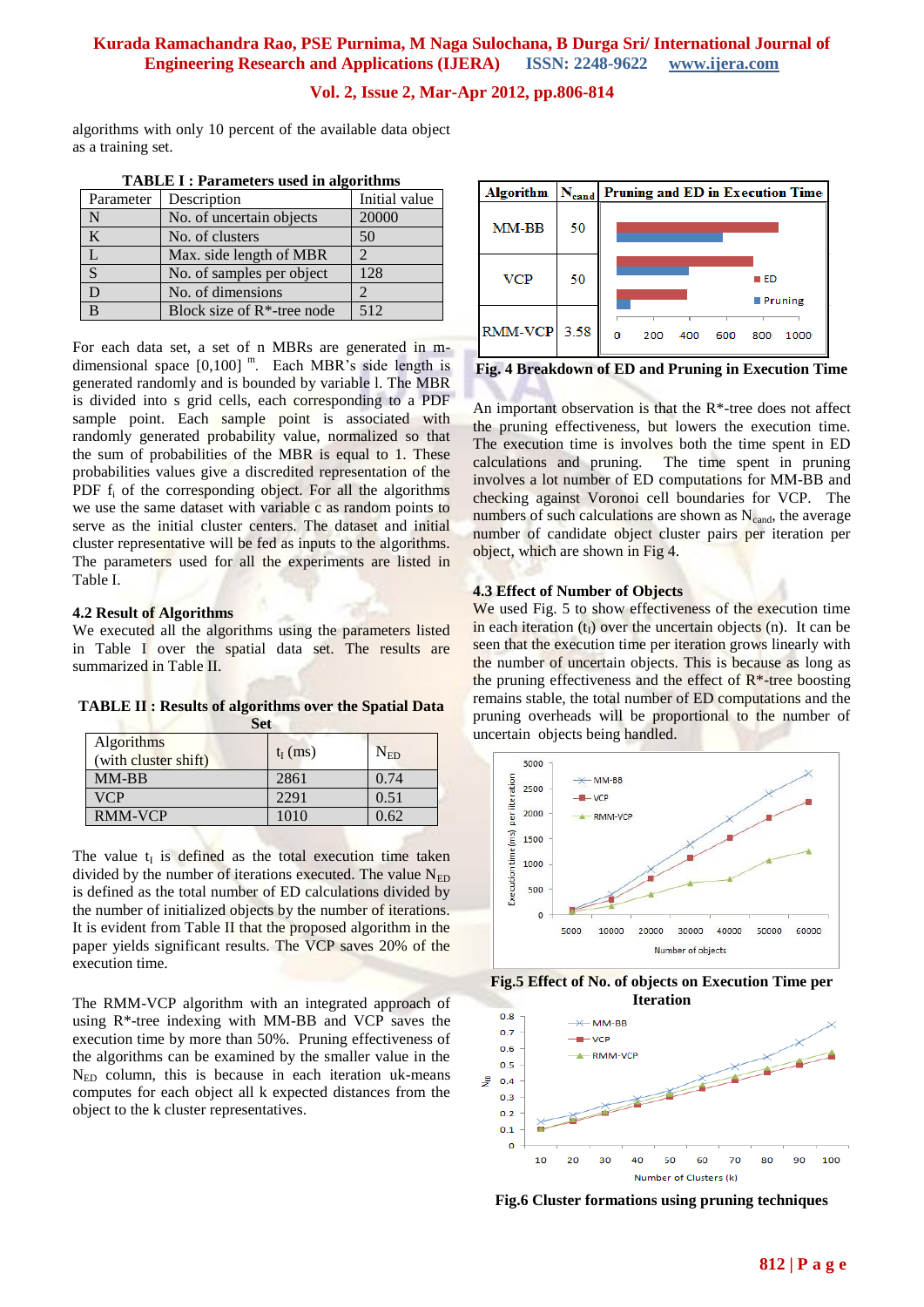## **Vol. 2, Issue 2, Mar-Apr 2012, pp.806-814**

#### **4.4 Effect of number of clusters**

In Fig. 6 we consider the number of clusters k are varied from 1 to 100, from the graph we observe  $N_{ED}$  increases with k. This is because in a larger number of clusters, cluster representatives are generally increased in number. Hence more ED will have to be computed to determine the cluster assignment. Fig. 6 shows that all the pruning techniques are very effective for a wide range of values of k in formation of clusters.

## **4.5 Effect of R\*-tree Block size**

Finally we test the effect of the block size of  $R^*$ -tree nodes in the integrated algorithm. The block size effects the height of the R\*-tree built, its compactness, the granularity of the groups and also the size of the MBR of each group. The results are shown in Fig. 7 and Fig. 8. The algorithms in Fig. 7 MM-BB and VCP do not employ R\*-tree, and hence they do not effected by variations in block size of R\*-tree. The other important observation was that execution time increases slightly with the block size in RMM-VCP algorithm. From the Fig. 8 we notice that with smaller blocks, the number of nodes in the R\*-tree increases, and so does the height of the R\*-tree. This has a positive effect on pruning cost reduction because a deeper R\*-tree allow more opportunities for batching the pruning computations, which can be applied to a larger number of nodes at more diverse granularities.



**Fig.7 Effect of Block size of R\*-tree on Execution time per Iteration**



**Fig.8 Effect of Height of R\*-tree on Execution time per Iteration**

#### **5. Conclusion**

In this paper we have analyzed about locations of uncertain objects by the PDF and clustering them. We used the UKmeans algorithm with ED computations instead of other distance measures, since the number of samples used in representing the object PDF's are large. To improve the computational cost and apply pruning effectiveness on uncertain spatial data objects we used the MM-BB technique in UK-means. The drawback analyzed was they do not consider spatial relationship between the cluster members and cluster representatives. To further reduce the computational cost and improve pruning effectiveness we use the VCP. This algorithm gives a better result by reducing 97% of ED calculations, thus the execution time can be significantly reduced.

 For an optimal reduction in computational cost and perform spatial grouping, minimize pruning overheads on uncertain objects we used the  $R^*$ -tree indexing which is a variant of R-tree. This indexing technique is incorporated with the MM-BB and VCP generates a new technique RMM-VCP for impressive pruning effectiveness. It is also proven in the previous section that this combination works well by outperforming the other approaches. Therefore we conclude that our innovative techniques based on computational geometry, indexing is reasonability competent.

 The future scope and enhancements and scope of this paper was to experiment the spatial data set with the density based clustering algorithms instead of partitioned based clustering algorithms, indexed with the other spatial data partitioning tree's like the x-tree, m-tree, Hilbert R-tree and Priority R-trees.

#### **REFERENCES**

- [1] Beckmann, N., Kriegel, H., Schneider, R., Seeger, B., 1990, The  $R^*$ - tree: an efficient and robust access method for points and rectangles. In: ACM-SIGMOND, pp. 322-331.
- [2] C. C. Aggarwal and P. S. Yu, "A Framework for Clustering Uncertain Data Streams," in ICDE Conference, 2008.
- [3] C.C. Aggarwal, P. S. Yu. "A Survey of Uncertain Data Algorithms and Applications," in IEEE Transactions on Knowledge and Data Engineering, 2009.
- [4] Chau, M., Cheng, R., and Kao, B.: Uncertain Data Mining: A New Research Direction. In Proc. Workshop on the Sciences of the Artificial, Hualien, Taiwan (2005).
- [5] D. P. foser and C. S. Jensen. Capturing the uncertainty of moving-object representations. In Proceedings of the  $6<sup>th</sup>$  Data Engineering, 2008.
- [6] D. T. Lee and F. P. Preparata, "Location of a point in a planar subdivision and its applications," SIAMJ. Comput., vol. 6, pp. 594-606, Sept. 1977.
- [7] Ester, M., Kriegel, H.-P., Sander, J., Algorithms and applications for spatial data mining, in H. J. Miller and J. Han (eds.) Geographic Data Mining and